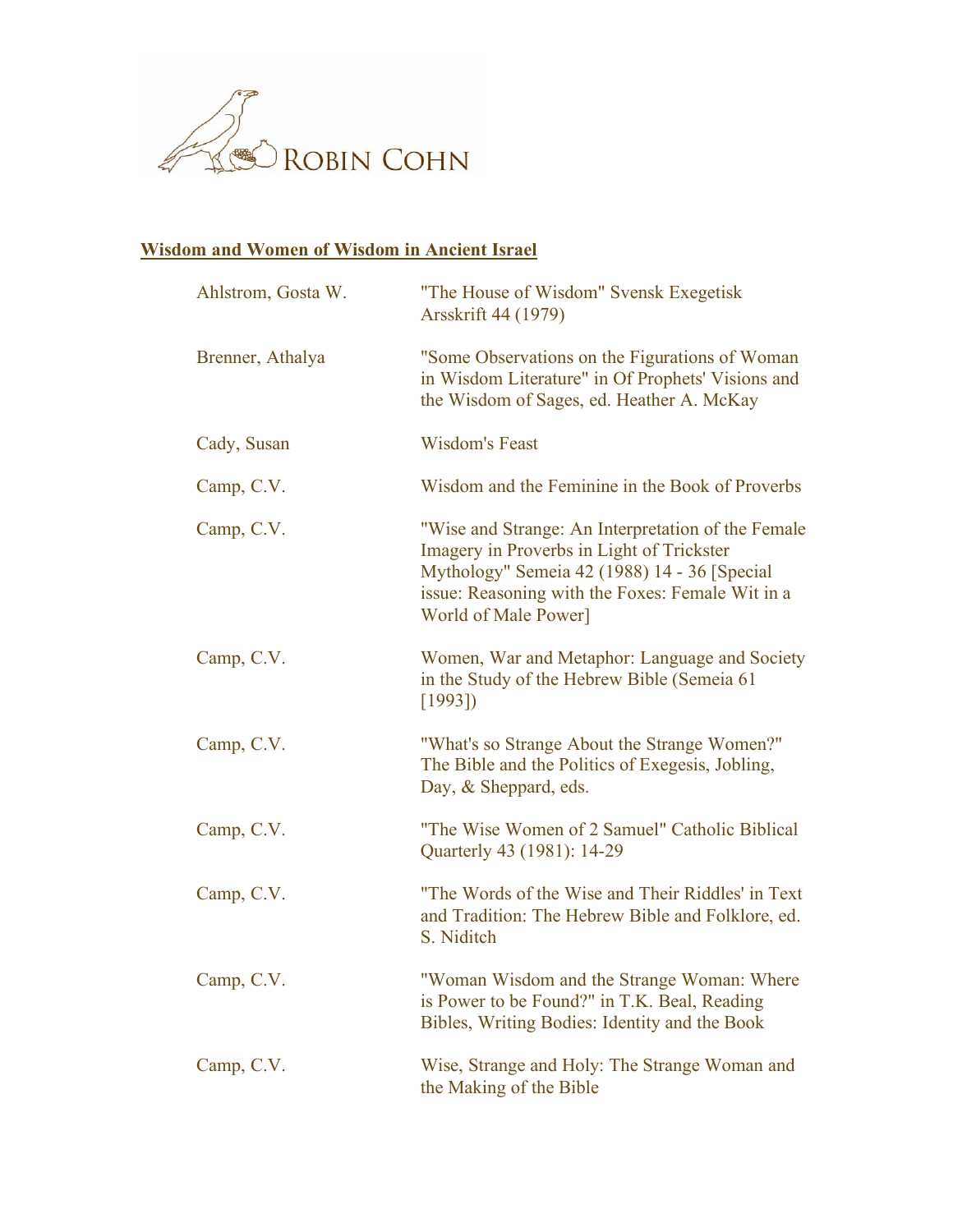| Camp, C.V.          | "The Strange Woman of Proverbs: A Study of the<br>Feminization and Divinization of Evil in Biblical<br>Thought" in Women and Goddess Traditions, Karen<br>L. King, ed.                    |
|---------------------|-------------------------------------------------------------------------------------------------------------------------------------------------------------------------------------------|
| Camp, C.V.          | "Female Voice, Written Word: Women and<br>Authority in Hebrew Scripture" in Cooey, Paula,<br><b>Embodied Love</b>                                                                         |
| Camp, C.V.          | "Woman Wisdom as Root Metaphor: A Theological<br>Consideration" in The Listening Heart: Essays in<br>Wisdom and the Psalms in Honor of Roland E.<br>Murphy, Hoglund, Kenneth, ed.         |
| Craven, Toni        | "Women as Teachers of Torah" in L.M. Luker,<br>Passion, Vitality, and Foment: The Dynamics of<br>Second Temple Judaism                                                                    |
| Crook, Margaret B.  | "The Marriageable Maiden of Prov. 31:10-31"<br>Journal of Near Eastern Studies 13 (1954)                                                                                                  |
| Exum, J. Cheryl     | "Mother in Israel": A Familiar Figure<br>Reconsidered" Feminist Interpretation of the Bible,<br>Letty M. Russell, ed.                                                                     |
| Fontaine, Carole R. | "The Sage in Family and Tribe" in John G.<br>Gammie, The Sage in Israel and the Ancient Near<br>East                                                                                      |
| Fontaine, Carole R. | Smooth Words: Women, Proverbs and Performance<br>in Biblical Wisdom                                                                                                                       |
| Fontaine, Carole R. | "The Social Roles of Women in the World of<br>Wisdom" in A Feminist Companion to Wisdom<br>Literature, Athalya Brenner                                                                    |
| Heijerman, M.       | "Who Would Blame Her? The 'Strange' Woman of<br>Proverbs 7" in A Feminist Companion to Wisdom<br>Literature, A. Brenner                                                                   |
| Lang, Bernhard      | Wisdom & The Book of Proverbs: A Hebrew<br>Goddess Redefined                                                                                                                              |
| Maier, Christl      | "Conflicting Attractions: Parental Wisdom and the<br>'Strange Woman' in Proverbs 1-9" Wisdom and the<br>Psalms: The Feminist Companion to the Bible (2nd<br>Series), Athalya Brenner, ed. |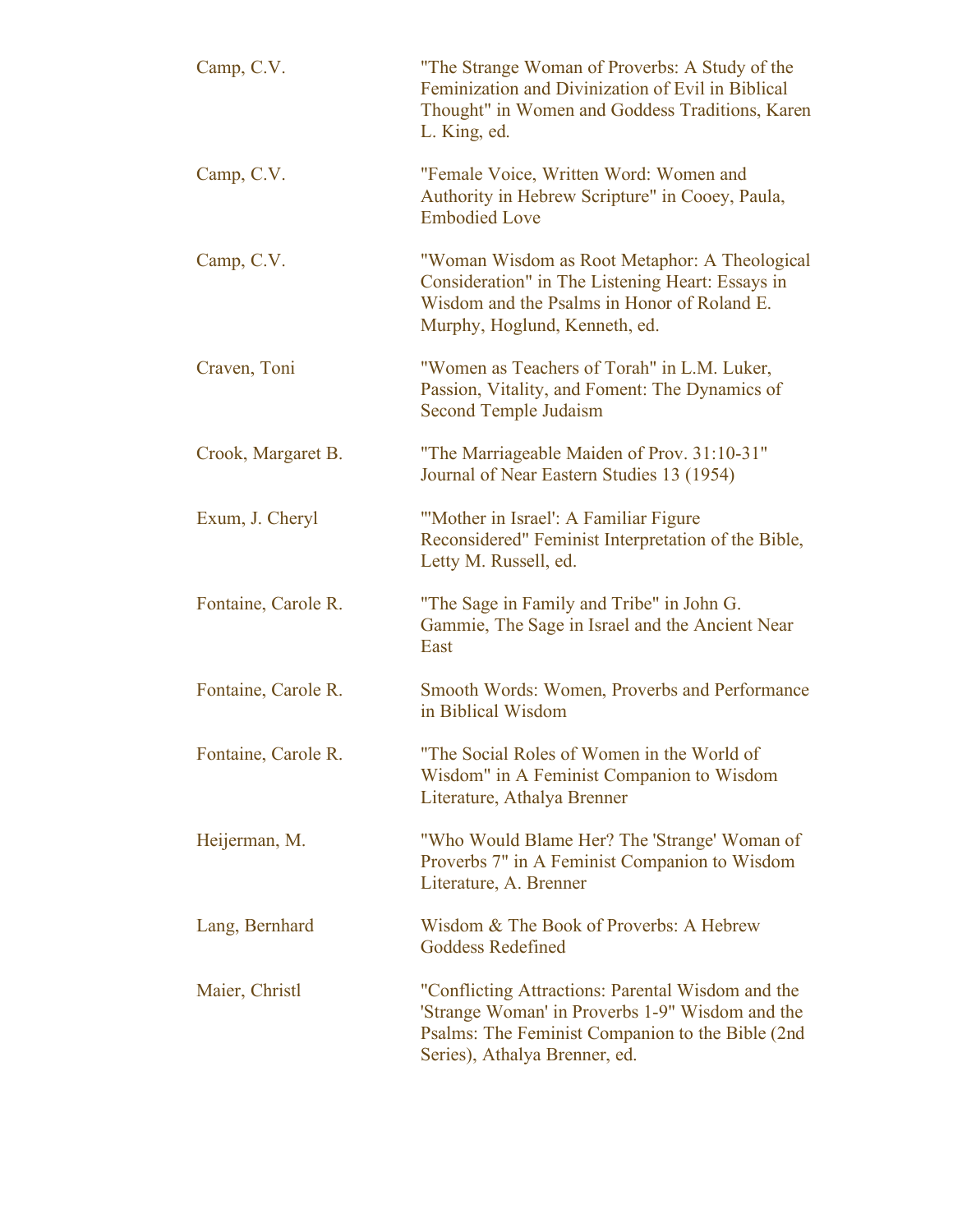| McKinlay, Judith E.   | Gendering Wisdom the Host: Biblical Invitations to<br><b>Eat and Drink</b>                                                                                                                  |
|-----------------------|---------------------------------------------------------------------------------------------------------------------------------------------------------------------------------------------|
| Mendenhall, George E. | "The Shady Side of Wisdom" in A Light Unto My<br>Path: Old Testament Essays in Honor of Jacob M.<br>Myers, ed. Howard N. Bream                                                              |
| Niditch, Susan        | "The Words of the Wise and Their Riddles' in Text<br>and Tradition: The Hebrew Bible and Folklore,<br>Niditch, Susan, ed.                                                                   |
| Noth, M.              | Wisdom in Israel and the Ancient Near East (1955)                                                                                                                                           |
| Schroer, Silvia       | "Wise and Counseling Women in Ancient Israel:<br>Literary and Historical Ideals of the Personified<br>Hokma" in A Feminist Companion to Wisdom<br>Literature, Brenner, A.                   |
| Schroer, Silvia       | "And When the Next War Began": The Wise<br>Woman of Meth-maacah (2 Samuel 20:14-22)" in<br>Wisdom Has Built Her House: Studies on the<br>Figure of Sophia in the Bible, Silvia Schroer, ed. |
| Schroer, Silvia       | Wisdom Has Built Her House: Studies on the<br>Figure of Sophia in the Bible                                                                                                                 |
| Skehan, P. W.         | "The Seven Columns of Wisdom's House in<br>Proverbs 1-9" Catholic Biblical Quarterly 9 (1947)<br>190-98                                                                                     |
| Tan, Nancy Nam Hoon   | The 'Foreignness' of the Foreign Woman in<br>Proverbs 1-9: A Study of the Origin and<br>Development of a Biblical Motif                                                                     |
| Trible, Phyllis       | "Wisdom Builds a Poem: The Architecture of<br>Proverbs 1:20-33" Journal of Biblical Literature 94<br>(1975)                                                                                 |
| Washington, Harold C. | "The Strange Woman of Proverbs 1-9 and Post-<br>Exilic Judean Society" in Eskenazi, Tamara C.,<br>Second Temple Studies 2: Temple Community in<br>the Persian Period                        |
| Yee, Gale A.          | "I Have Perfumed My Bed with Myrrh": The<br>Foreign Woman in Proverbs 1-9" Journal for the<br>Study of the Old Testament 43 (1989)                                                          |